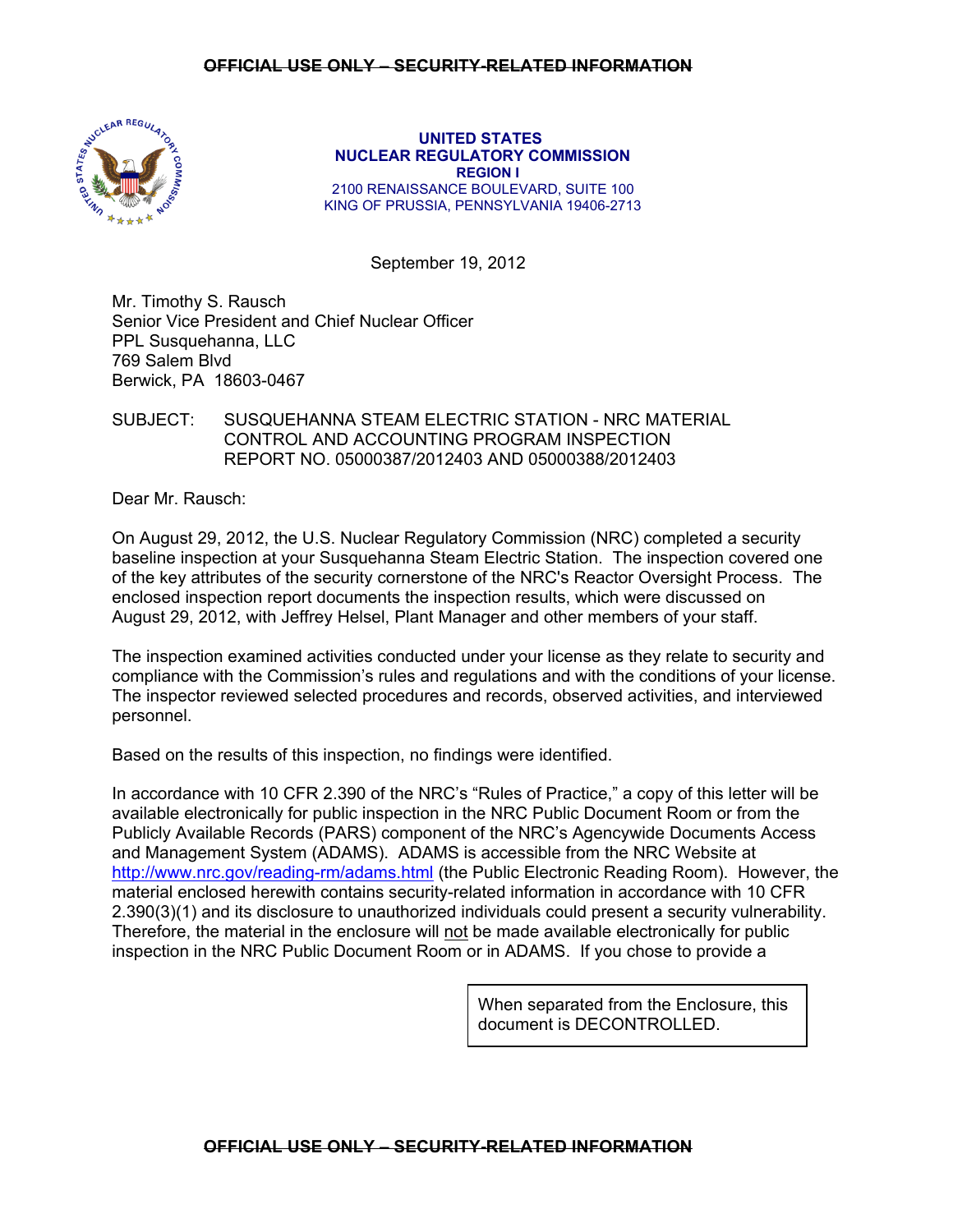#### **OFFICIAL USE ONLY – SECURITY-RELATED INFORMATION**

T. Rausch 2

response, and security-related information is necessary to provide an acceptable response, please mark your entire response Security-Related Information in accordance with 10 CFR 2.390(d)(1) and follow the instructions for withholding in 10 CFR 2.390(b)(1). In accordance with 10 CFR 2.390(b)(1)(ii), the NRC is waiving the affidavit requirements for your response.

Sincerely,

### /*RA*/

 Raymond J. Powell, Chief Technical Support and Assessment Branch Division of Reactor Projects

Docket Nos. 50-387, 50-388 License Nos. NPF-14, NPF-22

Nonpublic Enclosure: NRC Inspection Report 05000378/2012403, 05000388/2012403 w/Attachment: Supplemental Information **(CONTAINS OFFICIAL USE ONLY – SECURITY RELATED INFORMATION (OUO-SRI))**

cc w/encl; w/OUO-SRI J. Gorman, Manager, Nuclear Security D. Allard, Director, PA DEP

cc w/o encl; w/o OUO-SRI Distribution via ListServ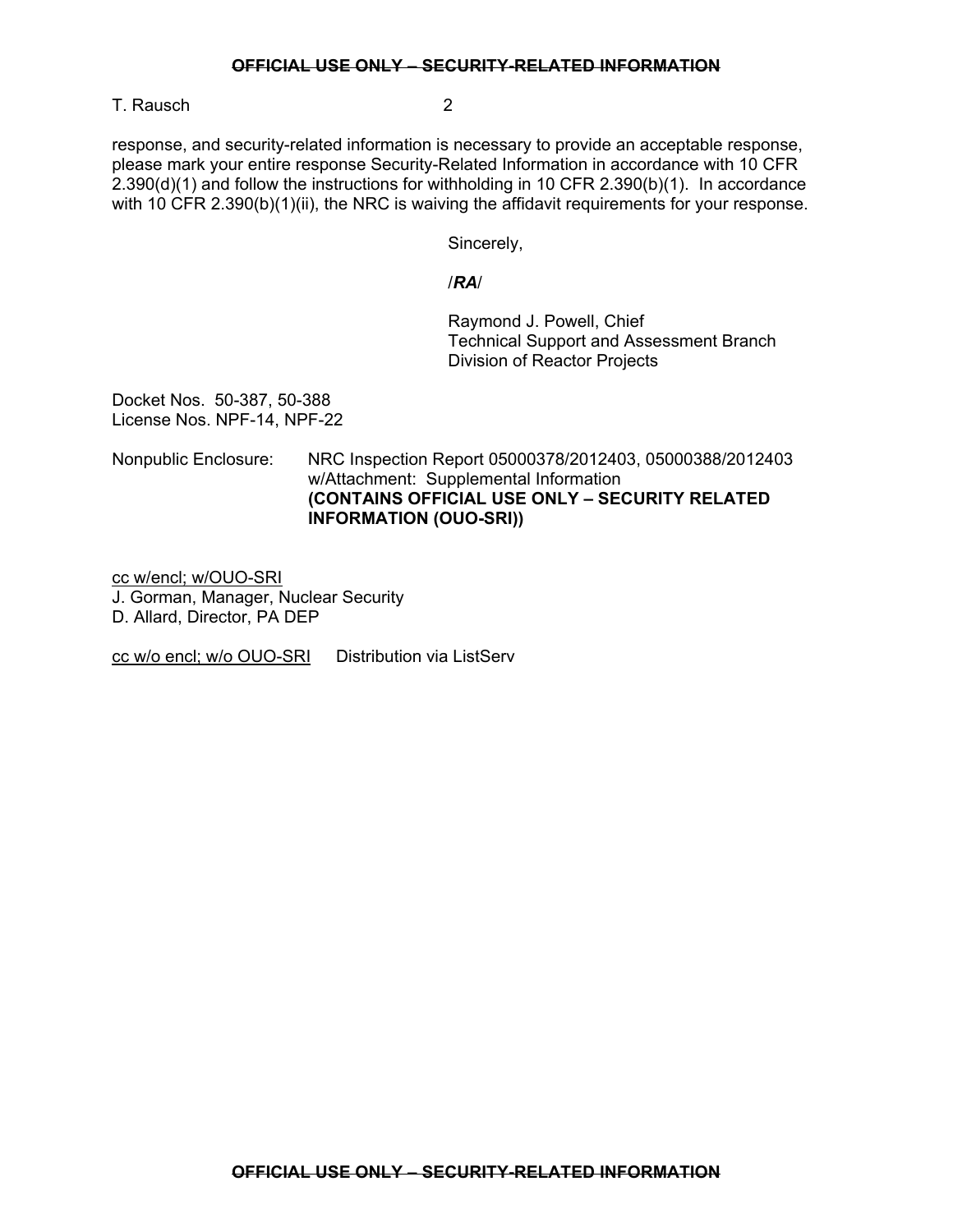#### **OFFICIAL USE ONLY – SECURITY-RELATED INFORMATION**

T. Rausch 2

response, and security-related information is necessary to provide an acceptable response, please mark your entire response Security-Related Information in accordance with 10 CFR 2.390(d)(1) and follow the instructions for withholding in 10 CFR 2.390(b)(1). In accordance with 10 CFR 2.390(b)(1)(ii), the NRC is waiving the affidavit requirements for your response.

Sincerely,

## /*RA*/

 Raymond J. Powell, Chief Technical Support and Assessment Branch Division of Reactor Projects

Docket No. 50-387, 50-388 License No. NPF-14, NPF-22

Nonpublic Enclosure: NRC Inspection Report 05000378/2012403, 05000388/2012403 w/Attachment: Supplemental Information **(CONTAINS OFFICIAL USE ONLY – SECURITY RELATED INFORMATION (OUO-SRI))**

cc w/o encl; w/o OUO-SRI: (see attached Distribution) cc w/encl; w/OUO SRI (see attached Distribution)

DOCUMENT NAME: G:\DRP\BRANCH TSAB\MC&A - 71130.11\Inspection Reports\2012\SQ\SQ\_MCA\_Report Public.docx ADAMS ACCESSION NUMBER **ML12263A137** 

| ☑<br><b>SUNSI Review</b> |          | Non-Sensitive<br>Sensitive |           | $\triangledown$<br><b>Publicly Available</b><br>Non-Publicly Available |  |
|--------------------------|----------|----------------------------|-----------|------------------------------------------------------------------------|--|
| <b>OFFICE</b>            | RI/DRP   | RI/DRP                     | RI/DRS    | RI/DRP                                                                 |  |
| <b>NAME</b>              | ARao     | <b>PKrohn</b>              | RMcKinley | RPowell                                                                |  |
| <b>DATE</b>              | 09/12/12 | 09/13/12                   | 09/14/12  | 09/19/12                                                               |  |

OFFICIAL RECORD COPY

## **OFFICIAL USE ONLY – SECURITY-RELATED INFORMATION**